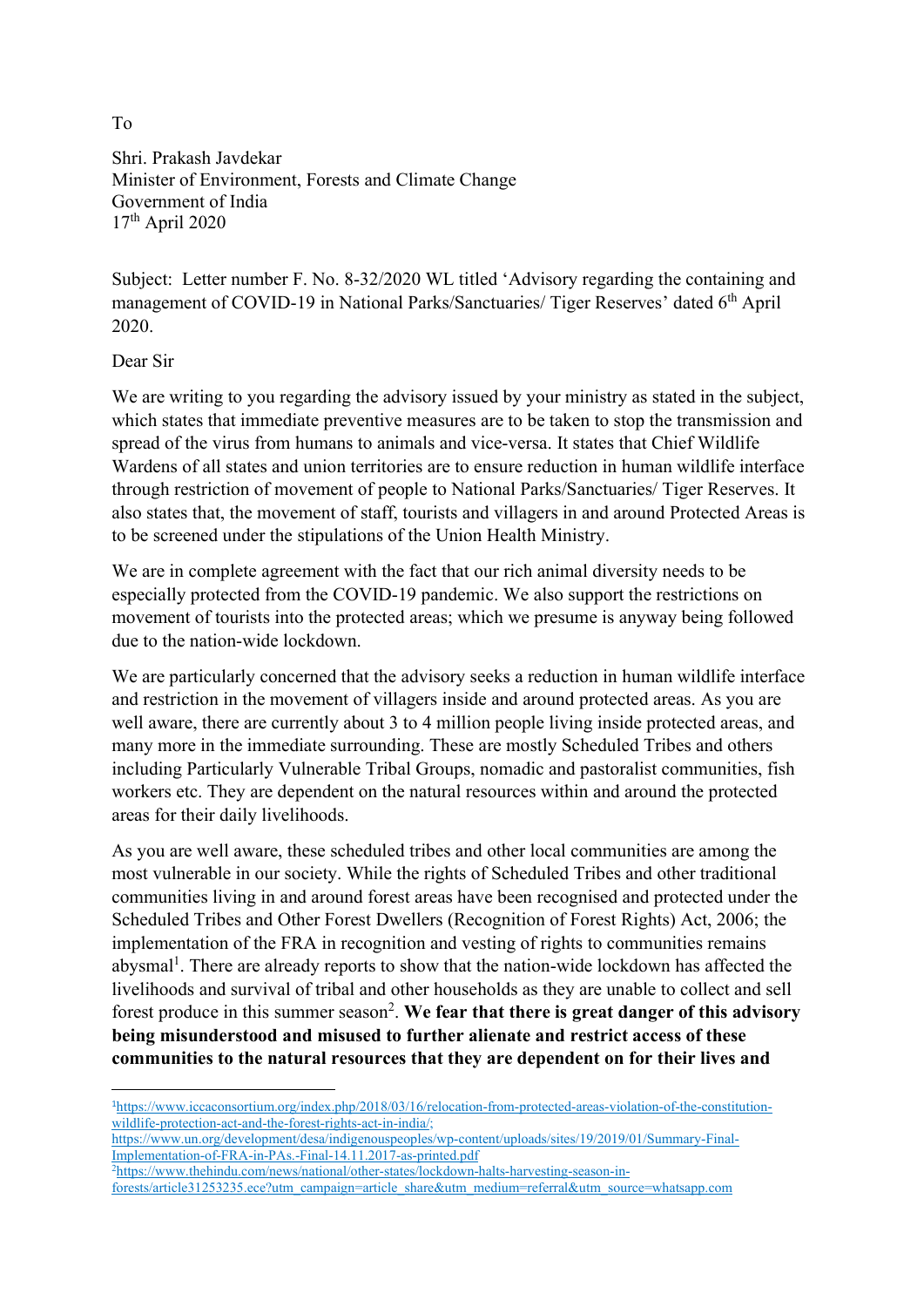livelihoods. In fact going by the news reports this has indeed started happening. A news article from Rajaji National Park reported that a critical zone has been declared, surrounding 30 kms of the park and there is complete restriction of movement of the local Van Gujjars to access the park due to this advisory. Furthermore, several quintals of milk that the Van Gujjars sell in diaries in Haridwar was overturned and destroyed by the forest department in a bid to prevent the Van Gujjars from reaching the cities<sup>3</sup>. In Kinwat taluka of Nanded District in Maharashtra, an elderly man from the Kolam PVTG group has been thrashed by the local forest department officials for going into the forest to collect bamboo<sup>4</sup>. On  $6<sup>th</sup>$  of April the huts and fields of Kokana, Warli and Bhil tribal communities were torched by the forest department officials in Gujarat.<sup>5</sup> Given the insecurity that they already face on a daily basis with access to resources because of non-recognition of their rights and additional impacts because of the lock down, the Ministry's advisory has put these communities in a seriously precarious situation.

As you may also be aware, reports are coming in from different regions where these communities have acted responsibly and on their own accord to self-isolate themselves from this pandemic<sup>6</sup>. In fact, district wise spread of Covid-19 data in Maharashtra suggests that there are no or negligible cases reported from forested and tribal dominated districts of the state.

We would also like to state that there is absolutely no evidence so far of humans beings being able to infect free-ranging wild animals. The only reported case is of a captive tiger which is housed in a restricted area and exposed to fairly close contact to humans, both of these conditions do not apply to our protected areas. In fact all available evidence suggests that this virus doesn't very efficiently transfer into animals.

In light of the above we urge you to immediately reissue the advisory with clarifications that:

- The advisory should not be implemented to restrict customary and legal rights of use and access of the local communities living in and around Protected Areas.
- Forest and Revenue departments must ensure that no villagers are restricted or evicted from protected areas during this time.
- State governments must provide free rations and items that people in and around protected areas need for their day to day survival which in current times is difficult to access.
- All reports of atrocities, restrictions and eviction of people during these times are to be dealt with immediately and strict action against the perpetrators is to be taken.

 $3$  Reported in Amar Ujala on the  $8<sup>th</sup>$  of April, 2020.

<sup>4</sup> Reported by Amit Kulkarni from Nanded, Maharashtra

<sup>&</sup>lt;sup>5</sup> https://www.downtoearth.org.in/news/environment/covid-19-gujarat-forest-dept-officials-allegedly-torched-huts-fields-70426

<sup>6</sup>https://www.thehindubusinessline.con/news/spirited-fight-tribals-villagers-go-into-self-isolation-to-ward-off-coronavirusthreat/articles31164506.ece; https://www.ndtv.com/india-news/coronavirus-india-news-tribals-in-chattisgarhs-bastar-makemasks-from-palm-leaves-stay-in-to-fight-2201143?amp=1&akamai-rum=off#referrer=https://google.com